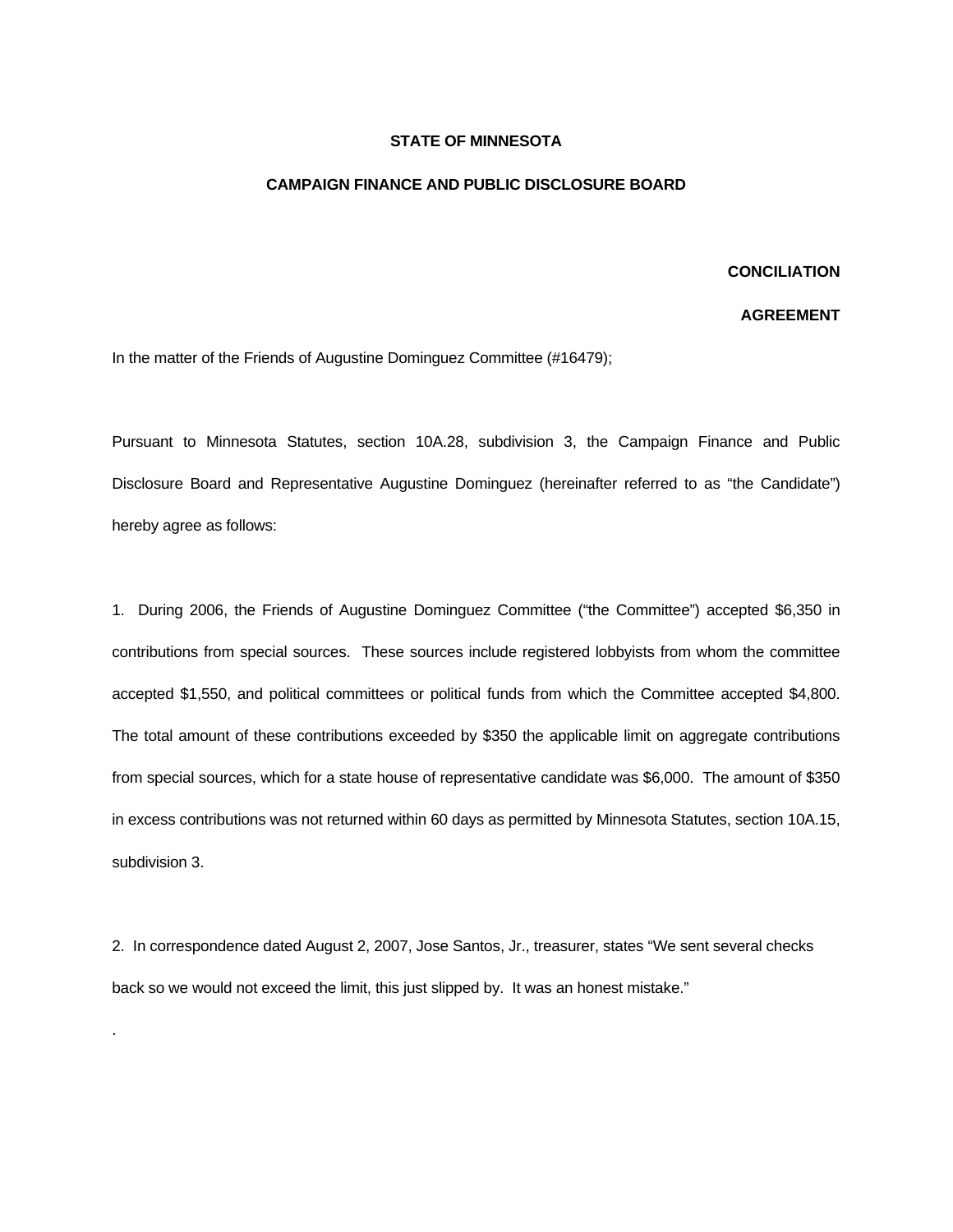3. Board records show that this is the first calendar year in which the Committee reported acceptance of contributions that exceeded the applicable aggregate contribution limit. The Committee registered with the Board on May 19, 2006.

4. The parties agree that the Committee accepted excessive contributions from special sources resulting in an inadvertent violation of Minnesota Statutes, section 10A. 27, subdivision 11, in calendar year 2006.

5. The Candidate hereby agrees to return \$350 to contributors described in paragraph 1. Copies of the check(s) and the accompanying letter(s) returning the excess amount must be forwarded to the Board within 30 days after the date this Conciliation Agreement is signed by the Board Chair.

6. The Board imposes a civil penalty of \$350, one times the amount by which the contributions exceeded the applicable limit, to be paid to the Board for deposit in the general fund of the state.

7. The Candidate hereby agrees to forward to the Board \$350 by check or money order payable to the STATE OF MINNESOTA within 30 days after the date this Agreement is signed by the Board chair. It is agreed by the parties that payment of the civil penalty of \$350 and this Conciliation Agreement will be a bar to any civil proceeding under Minnesota Statutes, section 10A.28, subdivisions 3 and 4.

8. It is further understood and agreed, however, that if the civil penalty of \$350 is not paid within the time specified in paragraph 7 above, then the Candidate will be personally liable to pay a civil penalty, under Minnesota Statutes, sections 10A.28 and 10A.34, subdivision 1, in an amount calculated as follows: